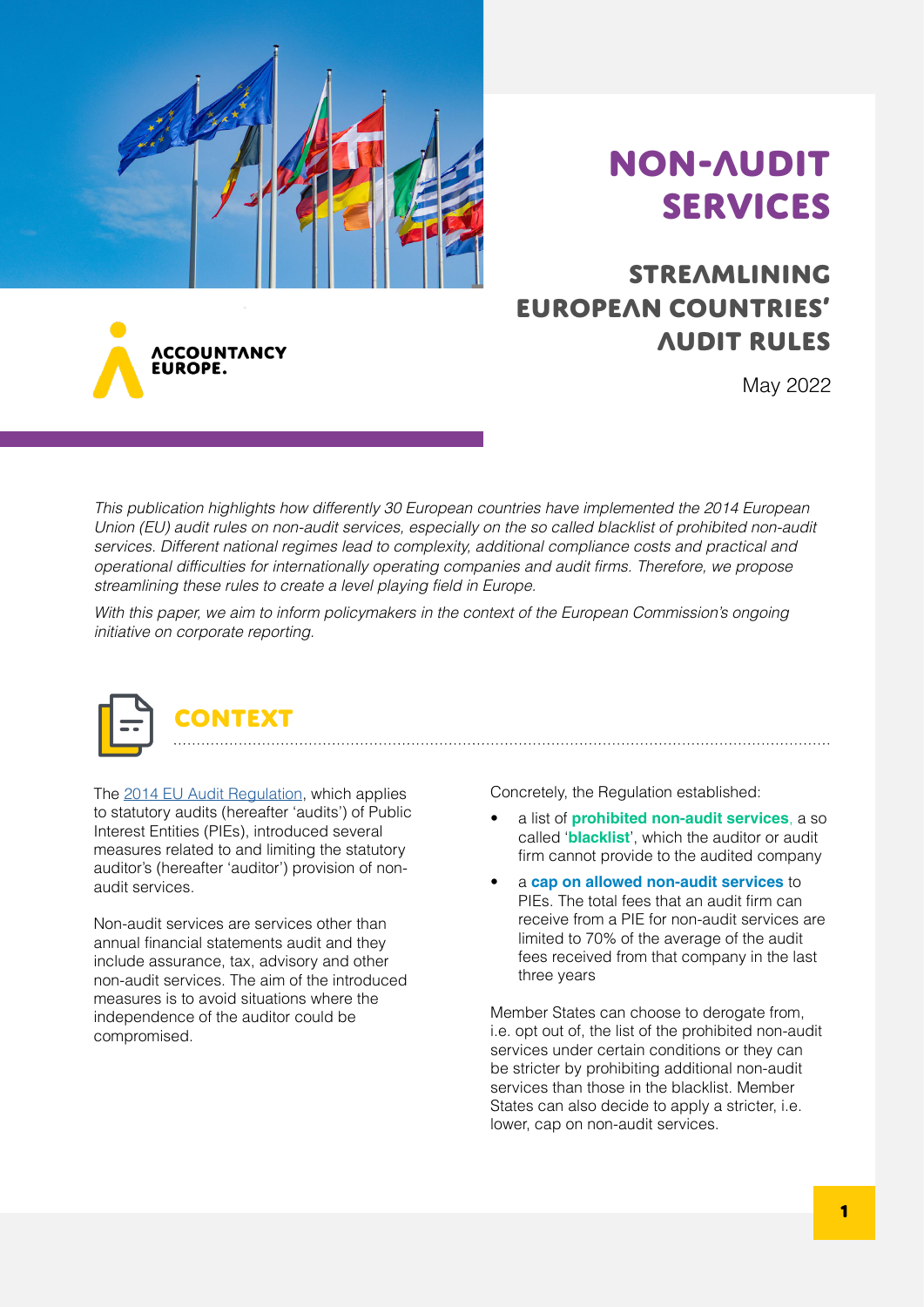

This publication presents our latest [update](https://www.accountancyeurope.eu/publications/1606-new-audit-rules-state-play/) (November 2021) on how countries have decided to deal with these options on implementing the non-audit services rules, almost six years after the transposition deadline. Our analysis covers 30 European countries, including 27 EU Member States, Iceland, Norway and the United Kingdom.<sup>1</sup>

We also present a way forward to help improve the current state.

Note that there are also other measures in place on the provision of non-audit services which ensure auditors' independence. We cover them in a relevant section below.

Information in this publication can be useful for policymakers in the context of the [European](https://ec.europa.eu/info/law/better-regulation/have-your-say/initiatives/13128-Corporate-reporting-improving-its-quality-and-enforcement_sk)  [Commission's initiative on corporate reporting](https://ec.europa.eu/info/law/better-regulation/have-your-say/initiatives/13128-Corporate-reporting-improving-its-quality-and-enforcement_sk), especially if considering any changes that would have an effect on this area.





#### Non-audit services and auditor's independence 2

#### Measures in place to ensure auditor's independence

There are already a number of measures in place that ensure the auditor's independence when providing non-audit services to audit clients, some of which we will focuse on later:

- the **blacklist** set in the EU Audit Regulation
- 70% **cap for allowed non-audit services** as per the Regulation
- further restrictions on non-audit services established in ethical standards, based on [The International Code of Ethics](https://www.ethicsboard.org/standards-pronouncements), which forms the basis for many Member States' professional codes of ethics
- a company's audit committee pre-approval of all allowed non-audit services provided by the auditor
- transparency of fee-related information in audit firms' annual transparency reports and in large companies' financial statements
- national public oversight over auditor's independence

#### WHY ARE AUDITORS REQUIRED OR requested to provide certain non-audit services?

Non-audit services are not a homogeneous group of services. Auditors provide certain non-audit services to the companies they audit to meet stakeholders' valid expectations and to respond to emerging requirements. These services can be:

- closely related to the audit itself and may be considered as an extension of the financial statements audit (e.g., review of interim financial information, comfort letters)
- demanded by third parties who need reliable information and receive comfort from the independent auditor's involvement (e.g., assurance on reporting to the prudential regulatory authority)
- required by legislation to be performed by an independent provider and auditors already meet relevant preconditions (e.g., sustainability assurance)

In cases where the legislation requires companies to obtain independent assurance from its auditor or another service provider, we observe that some Member States exclude the fees for these services from cap calculations

<sup>&</sup>lt;sup>1</sup> Note that the United Kingdom, which applied the EU Single Market legislation until the end of 2020, resulting in its audit framework in 2022 remaining consistent with EU practice, is included in this publication with respect to the subject matters as covered for EU and European Economic Area (EEA) countries, the latter being Iceland and Norway.

<sup>&</sup>lt;sup>2</sup> For more details about non-audit services and auditor's **Example 2** whereas others do not. independence see our briefing paper Non-audit services and auditor's independence: Why do auditors provide other assurance services to their audit clients? (November 2021), available at [https://www.](https://www.accountancyeurope.eu/publications/non-audit-services-and-auditors-independence/) [accountancyeurope.eu/publications/non-audit-services-and-auditors](https://www.accountancyeurope.eu/publications/non-audit-services-and-auditors-independence/)[independence/](https://www.accountancyeurope.eu/publications/non-audit-services-and-auditors-independence/)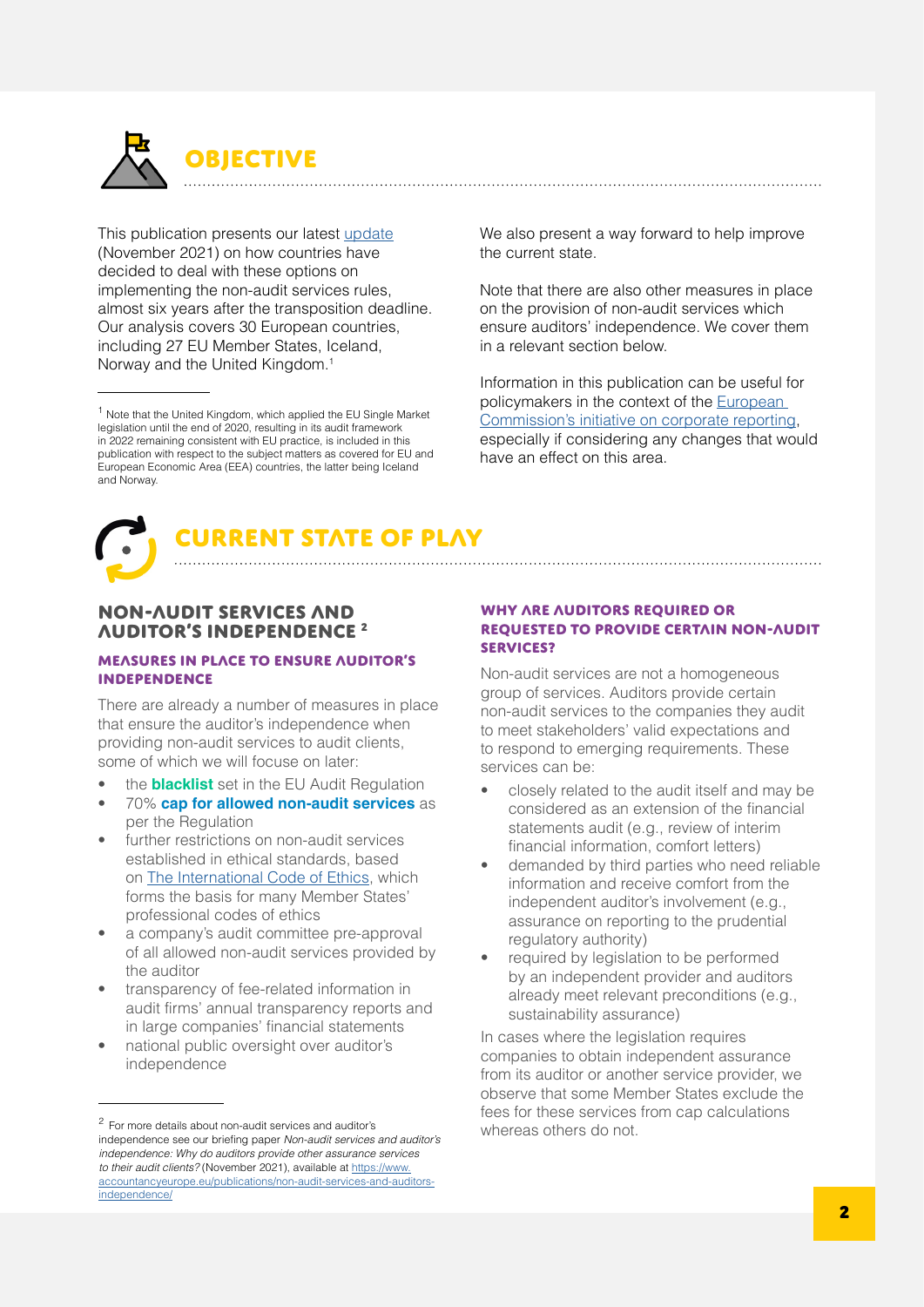#### Implementation of rules on non-audit services

#### PROHIBITED NON-AUDIT SERVICES

As shown in the map, most European countries, in total 27, have adopted the list of prohibited non-audit services, the blacklist, as included in the Audit Regulation:

**List of prohibitions as per the Regulation** 'White' list approach in line with the Regulation. Auditors and audit firms can only provide the nonaudit services included in the white list

#### Opting out of the prohibited non-audit services

The map shows that a large majority of European countries, in total 23, opted out of the prohibition of certain tax and valuation services within the following conditions of the Regulation:

- impact on the audited financial statements is immaterial or none
- evaluation of this impact on the financial statements is documented in the additional report to the audit committee
- principles of independence, as included in the [2014 EU Audit](https://eur-lex.europa.eu/legal-content/EN/TXT/?uri=CELEX:32014L0056)  [Directive](https://eur-lex.europa.eu/legal-content/EN/TXT/?uri=CELEX:32014L0056), are applied by the auditor





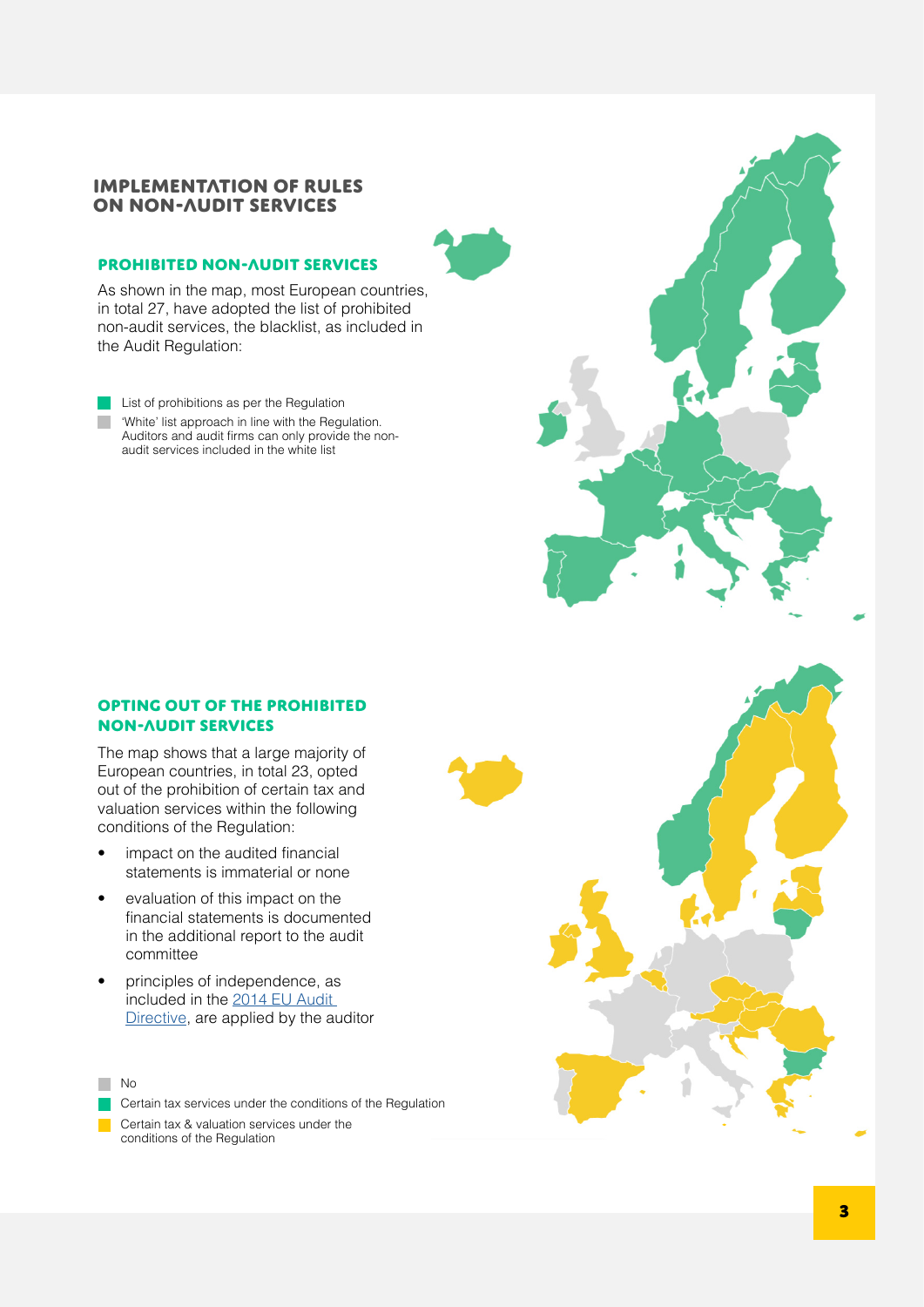#### Allowed non-audit services cap

When it comes to the cap for those non-audit services that are allowed, all 30 European countries opted for the cap of 70% as per the Regulation:

**70% cap** 



#### Evolution of fees for nonaudit services

As noted in [this report](https://www.auditanalytics.com/doc/Monitoring_the_Audit_Market_in_Europe.pdf) by Audit Analytics (2020), the % of non-audit fees received from PIE audit clients has been declining since new measures at EU level were adopted in 2014. The report was prepared based on publicly available market data as included in the [Audit Analytics](https://www.auditanalytics.com/)  [database](https://www.auditanalytics.com/). The International Federation of Accountants' recent [survey](https://www.ifac.org/knowledge-gateway/contributing-global-economy/publications/audit-fees-survey-2022?utm_source=Main+List+New&utm_campaign=340f20c547-IFAC-audit-fees-release-2022&utm_medium=email&utm_term=0_c325307f2b-340f20c547-80674276) (2022), also using the Audit Analytics database, has confirmed that the provision of non-audit services by auditors continues to drop in European countries.